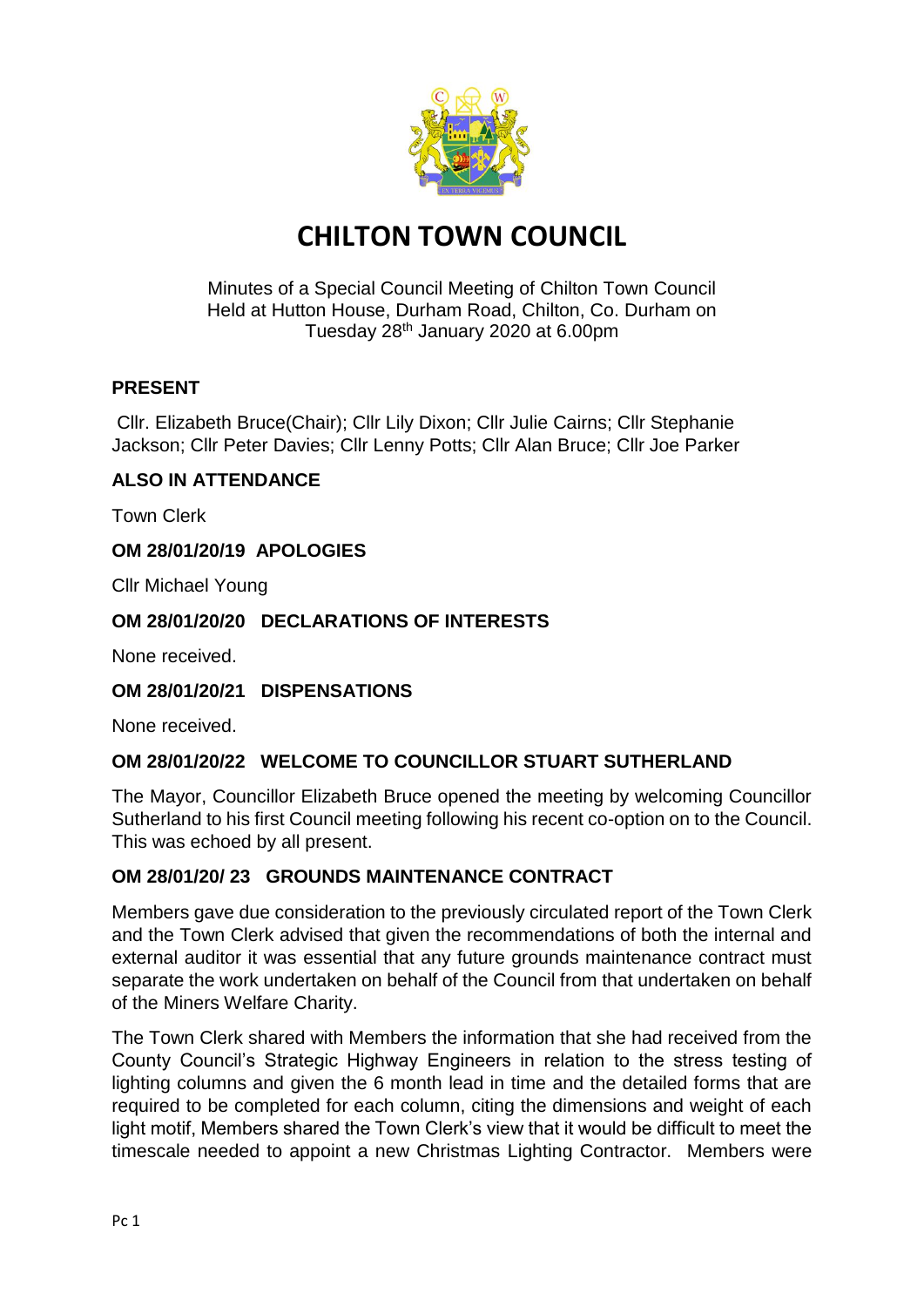also made aware of correspondence received in December 2019 from the current contractor, seeking a one year extension to the existing contract as is provided for.

Following further consideration of the issues regarding Christmas lighting and the likely timescale required to go out to tender at this late stage **IT WAS AGREED** :-

1**.**To authorise the Town Clerk in consultation with the Mayor, Deputy Mayor, Chair and Vice Chair of Finance Committee to commence negotiations with the Council's existing contractor for the extension of the Council only elements of the existing Grounds Maintenance contract, ( to include meeting all of the requirements of Durham County Council, Strategic Highways team in relation to the stress testing of lighting columns and installation of timers).

2. That the discussion in relation to recommendation 1. above should also reflect the Council's desire to have more detailed and meaningful weekly reports from the contractor, especially in relation to play area inspections.

3.That Standing Orders be waived to allow the immediate implementation of the recommendations set out within this report in order to expedite urgent Town Council business and ensure that immediate progress on these recommendations can be made without the need for these recommendations and associated resolutions to be ratified at the next Ordinary Council Meeting.

4. That progress in relation to these matters be reported on a monthly basis hereinafter to the Ordinary Council meeting with a view to ensuring that the formal tendering process for a revised Grounds Maintenance contract can begin in October 2020.

## **OM 28/01/20/24 BANK MANDATE**

Following a report from the Town Clerk on matters relating to the Town Council's Bank accounts and further discussion from Members as to the best way to proceed in relation to this longstanding issue **IT WAS AGREED**

- 1. That in relation to the Town Council's Co-operative Bank current account, ending in 2637 the Town Clerk be authorised to take urgent steps to have the names of any former Councillors and Officers removed from the bank mandate forthwith.
- 2. That the Town Council's Co-operative Bank current account mandate for the account ending in 2637 be altered to include all Councillors who are not already on the bank mandate who wish to be included on the Mandate. *(Cllrs Dixon, Parker and Sutherland indicated that they did not wish to be included on the mandate and the Town Clerk committed to check with Cllr Young what his preference was)*
- 3. That the Town Council's Co-operative Bank Current account mandate for the account ending in 2637 be altered to include the Town Clerk Ms. P. Cant.
- 4. That all statements on the Co-operative Bank account ending in 2637 be addressed to the Town Clerk (job title rather than named individual) as the Council's Responsible Finance Officer.
- 5. That the Town Clerk Ms.Pauline Cant be named as the key contact on the Council's Cooperative Bank account ending in 2637.